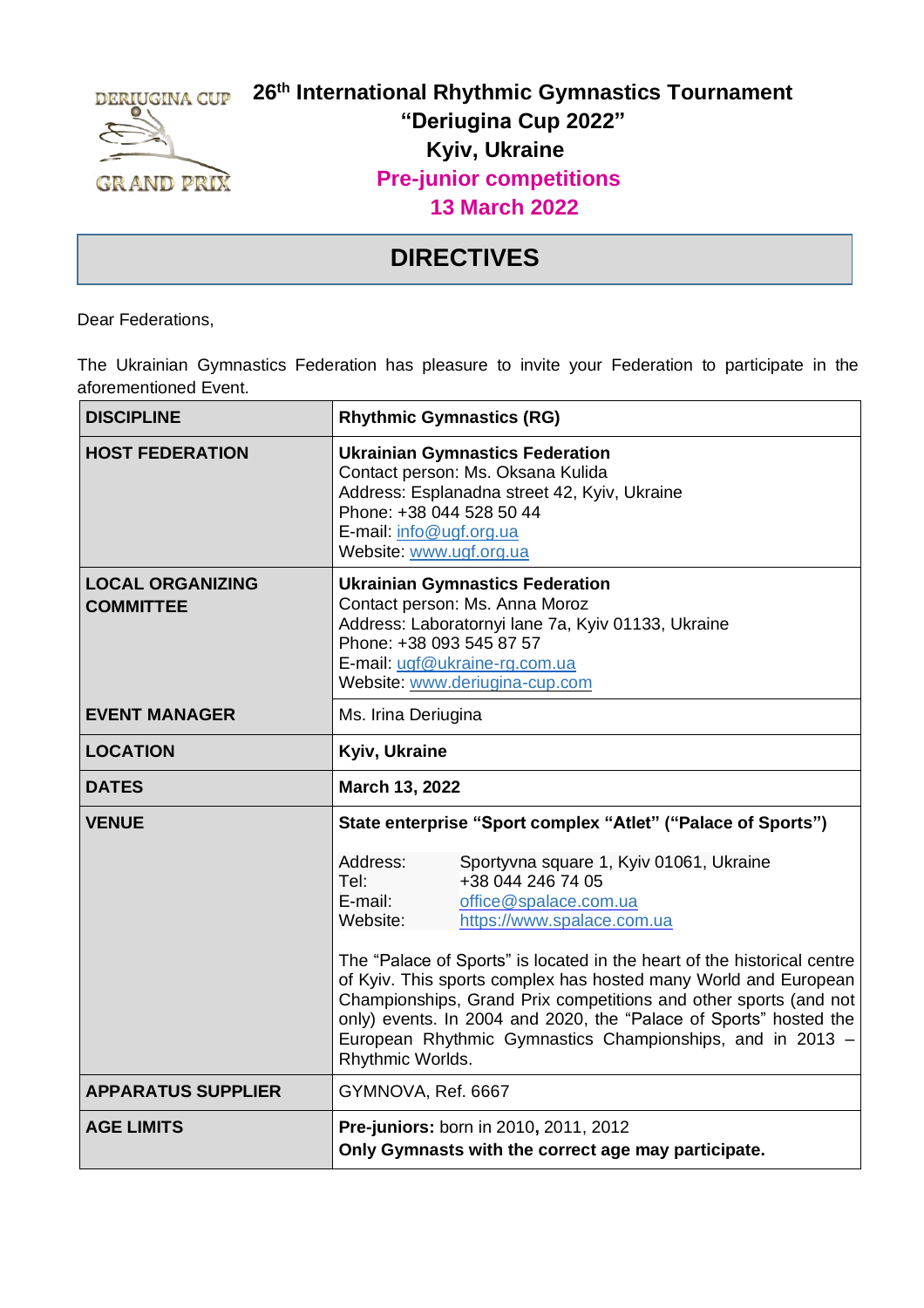| <b>SIZE OF DELEGATION</b><br><b>REGISTRATION DEADLINES</b> | Delegation may consist of:<br>Head of delegation<br>1<br>6<br>Gymnasts<br>Coaches<br>3<br>1<br>Judges<br><b>Medical staff</b><br>1<br><b>Definitive registration</b><br><b>24 January 2022</b><br><b>Nominative registration</b><br>14 February 2022                                                                                                                                                                                                                                                                                                                                                                                                                                                                     |  |  |  |
|------------------------------------------------------------|--------------------------------------------------------------------------------------------------------------------------------------------------------------------------------------------------------------------------------------------------------------------------------------------------------------------------------------------------------------------------------------------------------------------------------------------------------------------------------------------------------------------------------------------------------------------------------------------------------------------------------------------------------------------------------------------------------------------------|--|--|--|
| <b>JUDGES AND JURIES</b>                                   | All judges must have a valid FIG Judge's Brevet Category 1-4 for<br>the period of competitions.<br>Each Federation must send minimum 1 judge.<br>The fine of 50 EUR will be applied to delegations without a judge.                                                                                                                                                                                                                                                                                                                                                                                                                                                                                                      |  |  |  |
| <b>ENTRY FEES</b>                                          | 50 EUR per gymnast                                                                                                                                                                                                                                                                                                                                                                                                                                                                                                                                                                                                                                                                                                       |  |  |  |
| <b>ACCREDITATION</b>                                       | Accreditation of all delegations will take place upon arrival. Head of<br>delegation or coach has to check the names of their own delegation<br>members, hotel reservation; they also have to make all necessary<br>payments.<br>Heads of delegation have to bring to the accreditation office:<br>passports of all members of the delegation<br>٠<br>medical insurance for each delegation member<br>$\blacksquare$<br>PCR-tests of all members of the delegation<br>٠<br>a CD with the national anthem<br>٠<br>2 copies of CDs with music for the programs (each<br>gymnast)<br>Accreditation card is personal for each of the delegation members<br>Accreditation card wearing is required at all times of the event. |  |  |  |
| <b>EVENT FORMAT</b>                                        | Each gymnast performs with 2 exercises of choice                                                                                                                                                                                                                                                                                                                                                                                                                                                                                                                                                                                                                                                                         |  |  |  |
|                                                            | Age category<br><b>Apparatus</b><br>2010<br>hoop, ball, clubs, ribbon<br>2011<br>hoop, ball, clubs, ribbon<br>2012<br>without apparatus, hoop, ball, clubs<br>Max. 2 gymnasts per country per age category.<br>The Host Federation can be represented by 3 gymnasts in every<br>age category.<br>Medals will be awarded to top-3 gymnasts per each apparatus per<br>age category. Max. 2 gymnasts per country per age category will be<br>awarded.                                                                                                                                                                                                                                                                       |  |  |  |
| <b>PROVISIONAL SCHEDULE</b>                                | 12 March 2022: Arrival of delegations, Training<br>13 March 2022: Competitions<br>14 March 2022: Departure of delegations                                                                                                                                                                                                                                                                                                                                                                                                                                                                                                                                                                                                |  |  |  |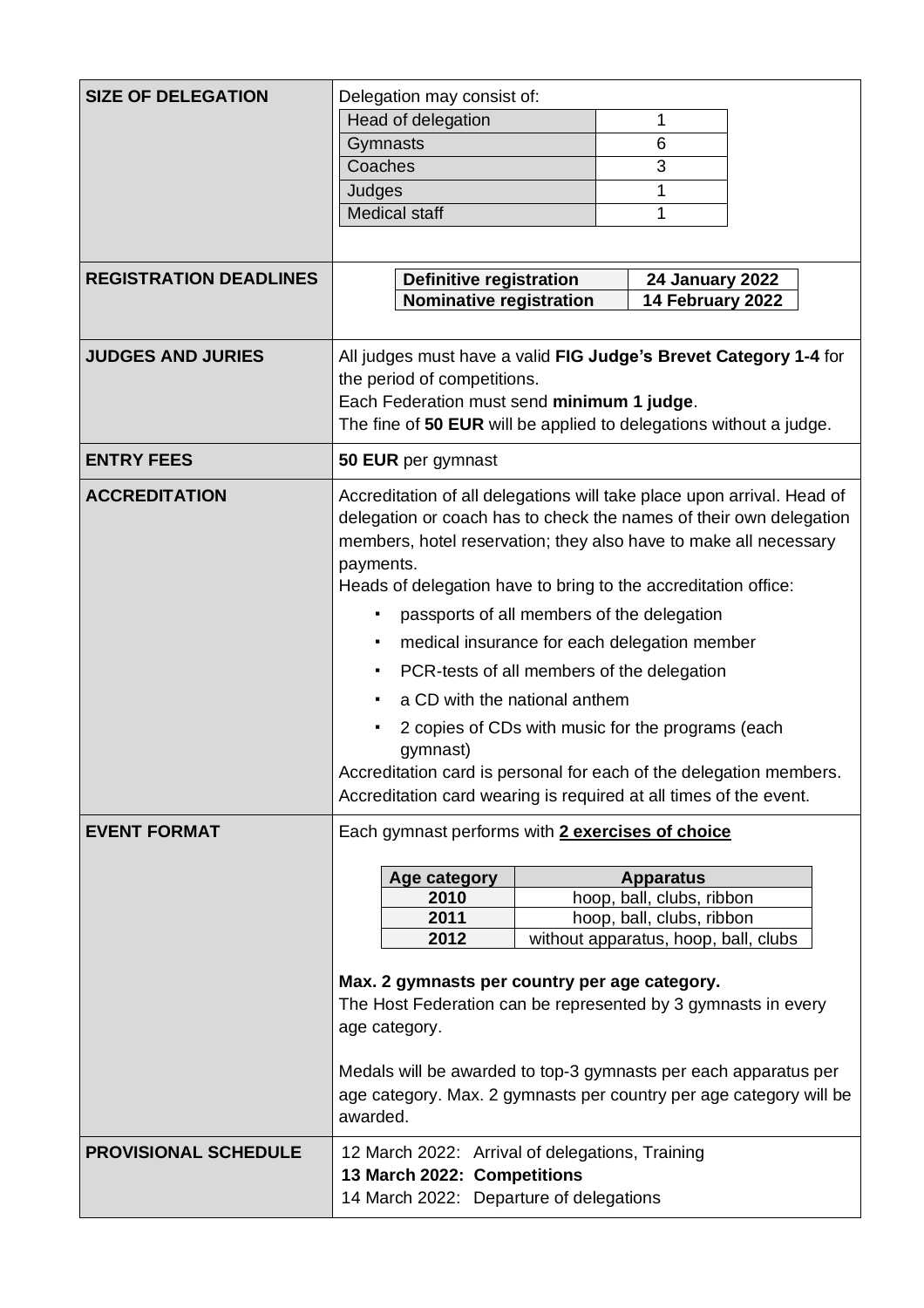| <b>MEDICAL SERVICE</b>                        | The Organizing Committee will provide a first medical aid service.                                                                                                                                                                                                                                                                                                                                                                                                                                                                                                                                              |  |  |  |  |  |
|-----------------------------------------------|-----------------------------------------------------------------------------------------------------------------------------------------------------------------------------------------------------------------------------------------------------------------------------------------------------------------------------------------------------------------------------------------------------------------------------------------------------------------------------------------------------------------------------------------------------------------------------------------------------------------|--|--|--|--|--|
| <b>VISA</b>                                   | Please verify immediately with your travel agent or the Ukrainian<br>Embassy or Consulate in your country if a visa is required for your<br>travel to Ukraine.                                                                                                                                                                                                                                                                                                                                                                                                                                                  |  |  |  |  |  |
|                                               | The LOC will be happy to assist each Delegation member with an<br>official invitation letter, provided that the request is made to the LOC<br>before February 14, 2022.                                                                                                                                                                                                                                                                                                                                                                                                                                         |  |  |  |  |  |
|                                               | The request must include the function, full name, gender, date of<br>birth, citizenship and passport number, passport expiry date, the<br>arrival and departure dates of the Delegation Member as well as the<br>city the visa application support letter must be sent to.                                                                                                                                                                                                                                                                                                                                      |  |  |  |  |  |
| <b>INSURANCE</b>                              | The Host Federation and the LOC will not be held responsible for<br>any liabilities in case of accidents, illness, repatriation and the like.<br>All participating Federations are responsible for making their own<br>arrangements to have the necessary valid insurance coverage<br>against illness, accidents and for repatriation for all the members of<br>their Delegation.<br>The LOC will verify the insurance upon arrival of the delegation<br>members (e.g. cover note or photocopy of the valid policy).<br>Delegation members with insufficient insurance cover must inform<br>the LOC in advance. |  |  |  |  |  |
| <b>INTERNATIONAL</b><br><b>TRANSPORTATION</b> | The invited participating federations must pay for the international<br>travel costs of their delegation members.<br>The Travel Schedule Form must be returned to the LOC by<br><b>February 25, 2022.</b>                                                                                                                                                                                                                                                                                                                                                                                                       |  |  |  |  |  |
| <b>LOCAL TRANSPORTATION</b>                   | The LOC will provide free-of-charge local transfers 'airport - hotel -<br>gym – airport' for all delegation members who booked their<br>accommodation through LOC.                                                                                                                                                                                                                                                                                                                                                                                                                                              |  |  |  |  |  |
| <b>ACCOMMODATION</b>                          | <b>Official hotel:</b><br>"President Hotel Kyiv" 4*<br>Hospitalna street 12, Kyiv 01601, Ukraine<br>Website: https://presidenthotel.com.ua/en/<br>Prices per person per night are the following:<br><b>150 EUR</b> $-$ in a single room (full board)<br>130 EUR $-$ in a double room (full board)                                                                                                                                                                                                                                                                                                               |  |  |  |  |  |
|                                               | This price includes accommodation and meals (breakfast, lunch and<br>dinner).<br>Please send the Accommodation Form to LOC as soon as possible,<br>but not later than January 24, 2022.                                                                                                                                                                                                                                                                                                                                                                                                                         |  |  |  |  |  |
|                                               | All delegations must stay in the official hotel of this event, to<br>make it possible for the LOC to provide the necessary health<br>protection measures due to Covid-19 pandemic.                                                                                                                                                                                                                                                                                                                                                                                                                              |  |  |  |  |  |